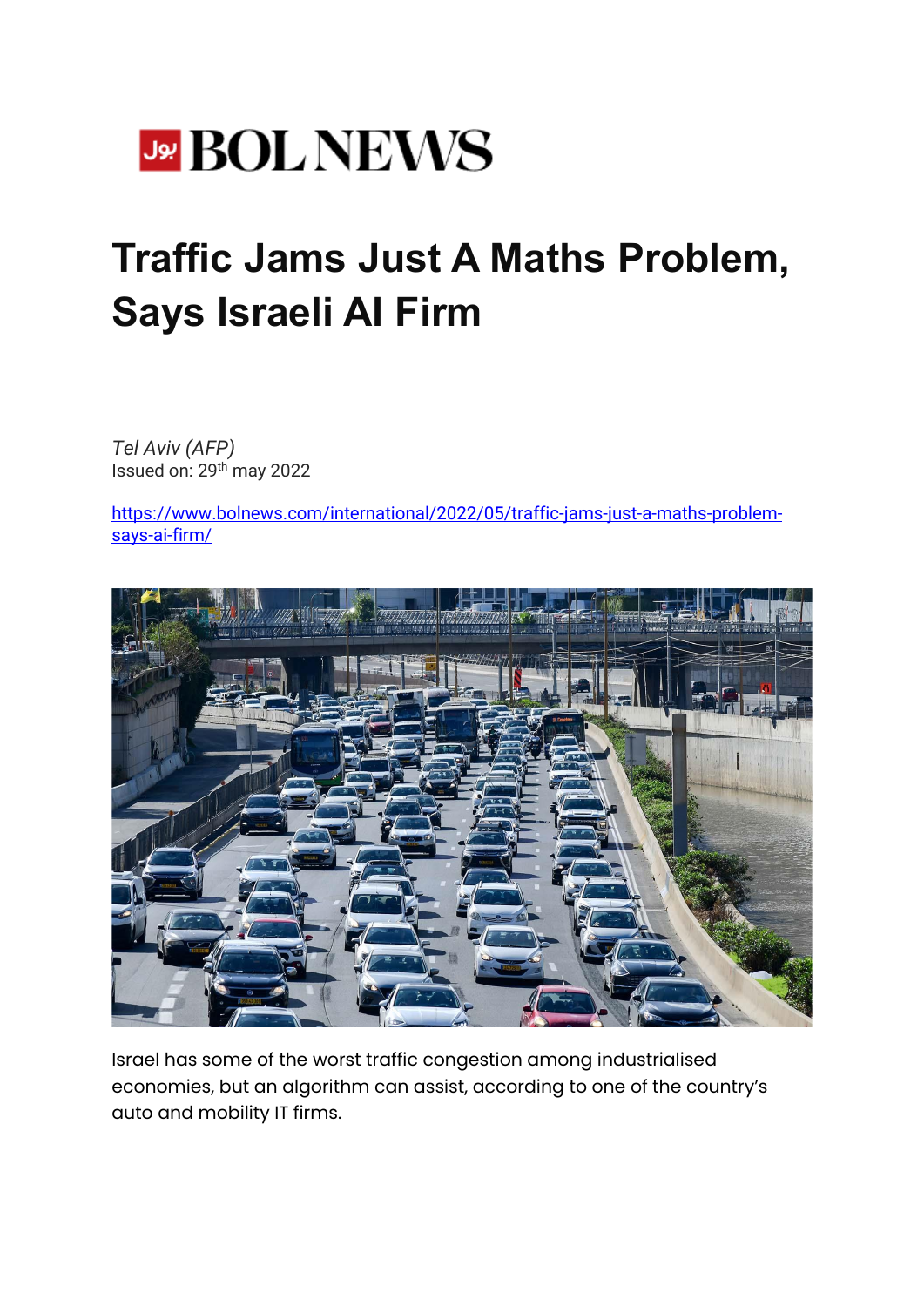Intelligent Traffic Control, or ITC, was one of the AI participants at Tel Aviv's recent EcoMotion display, where high-tech and AI companies hoped to make transportation more efficient and cleaner.

Its artificial intelligence software captures real-time data from road cameras and then sends instructions to adjust traffic signals based on vehicle flows.

"ITC was able to establish statistically that many traffic jams can be avoided if you intervene early enough," said Dvir Kenig, the company's co-founder and chief technology officer, noting a 30% reduction in traffic at two intersections where their system was used.

The company claims that traffic congestion is a global problem, estimating that the average driver spends three days per year trapped in traffic, emitting greenhouse gases in the process.

The situation is particularly extreme in Israel, where "transportation infrastructure lags far behind" most member nations, according to the Organization for Economic Cooperation and Development, and "road congestion is one of the worst in the OECD."

## Military advancements

Meir Arnon, the founder of EcoMotion, told AFP that a surge in worldwide interest in smart mobility has turned Israel into a player in the auto sector, despite the fact that it does not produce automobiles.

"Cars have evolved," the industrialist-turned-investor explained. "Cars used to be made of metal with wheels and a radio. Today, none of these things matter; they're all mass-produced for everyone by the same firms.

"Today, what distinguishes automobile manufacturers is the driving experience… the vehicle's ability to react to the driver," he remarked.

Surveillance, communication, and sensory technology developed by Israel's army and commercial defence industries have become critical to automakers, according to Arnon.

With over 600 start-ups – "second only to Silicon Valley" – Israel has become a "hub of mobility," according to Arnon, noting that 35 global auto giants, including GM, have facilities in the country.